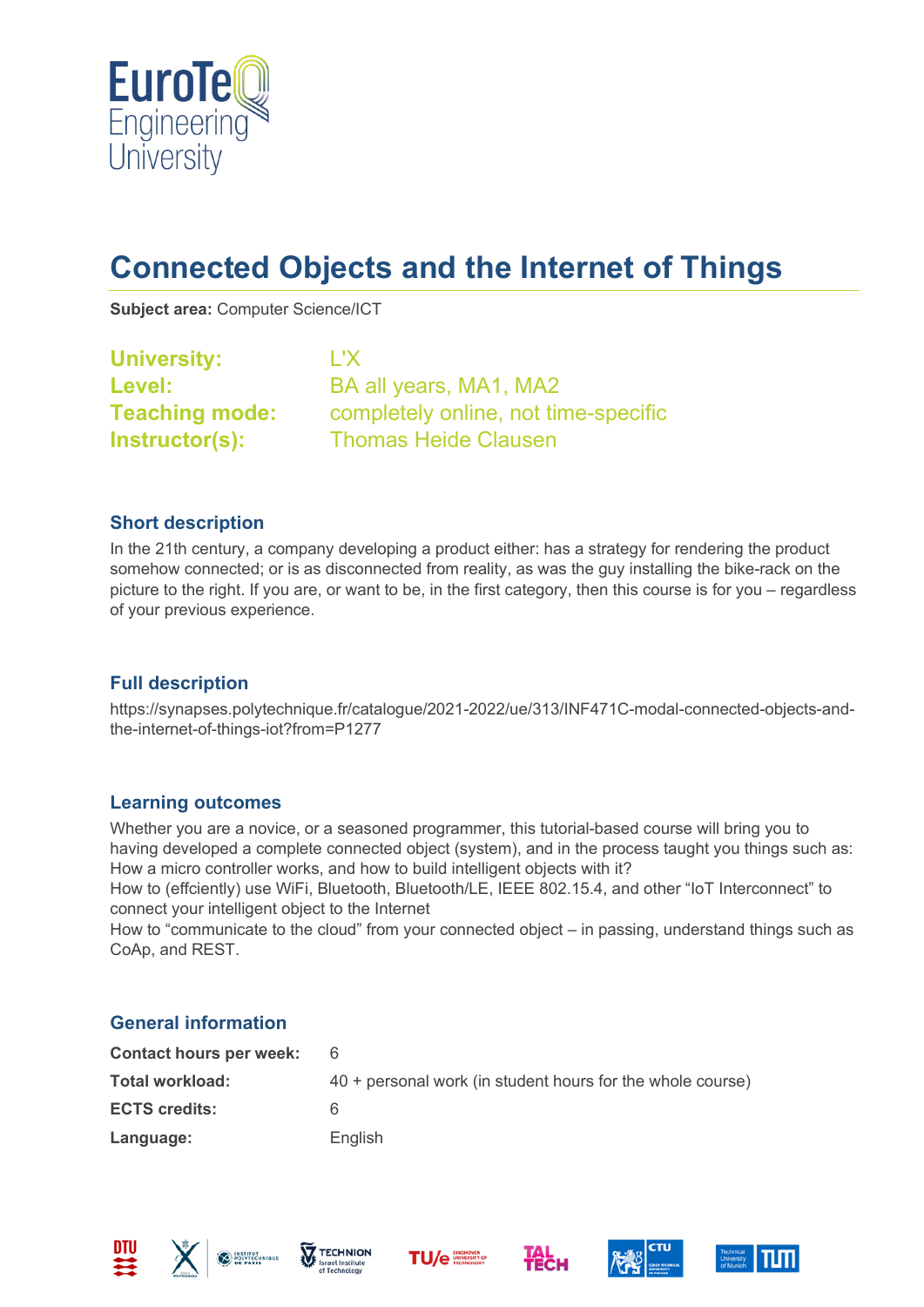

| <b>Course start date:</b>        | 01 September 2022                                                                                                                                                                                                                                                                                                                                                                          |
|----------------------------------|--------------------------------------------------------------------------------------------------------------------------------------------------------------------------------------------------------------------------------------------------------------------------------------------------------------------------------------------------------------------------------------------|
| Course end date:                 | 03 June 2023                                                                                                                                                                                                                                                                                                                                                                               |
| Add. info about start date:      | Individualised, can be any date, between Sept. 1, 2022 and April 1, 2023.<br>Please note that the intended start-date must be communicated to Ecole<br>Polytechnique at the time of registration. The course end date should be<br>exactly 10 weeks after the start-date.                                                                                                                  |
| <b>Weekly teaching day/time:</b> | Available fully asynchronous                                                                                                                                                                                                                                                                                                                                                               |
| Time zone:                       | CET (Denmark, Germany, France, Netherlands, Switzerland, Czech<br>Republic)                                                                                                                                                                                                                                                                                                                |
| <b>Further information:</b>      | An Arduino kit is required to follow this course. We can provide one kit per<br>student considering that the kit will be sent to one of the EuroTeQ partner<br>universities in Europe only. The student should be able to pick it up at the<br>start of the course and return it at the end of the course.                                                                                 |
| <b>Prerequisites:</b>            | https://synapses.polytechnique.fr/catalogue/2021-<br>Please<br>check:<br>2022/ue/313/INF471C-modal-connected-objects-and-the-internet-of-<br>things-iot                                                                                                                                                                                                                                    |
| <b>Activities and methods:</b>   | The course will be available asynchronously, fully on-line, or on-side,<br>through learning flows with short videos, quizzes, homework, lab<br>exercises / tutorials - as well as office-hours via Webex with professors<br>and instructors. While being asynchronous, each student is expected to<br>check in with an instructor over Webex, weekly, following the chosen start-<br>date. |
| <b>Presence on campus:</b>       | no                                                                                                                                                                                                                                                                                                                                                                                         |

| <b>Final examination</b>     |                                                           |
|------------------------------|-----------------------------------------------------------|
| Form:                        | Continuous assessment                                     |
| Date:                        |                                                           |
| Location/format:             | online                                                    |
| <b>Re-sit possibility:</b>   | no                                                        |
| <b>Transcript available:</b> | end of the semester and generally 8 weeks after the exam. |
| Add. info/requirements:      |                                                           |

# **Registration**

To register for this course, follow the registration requirements of your **home university** as specified here: [www.euroteq.eu/courses-registration.](http://www.euroteq.eu/courses-registration)